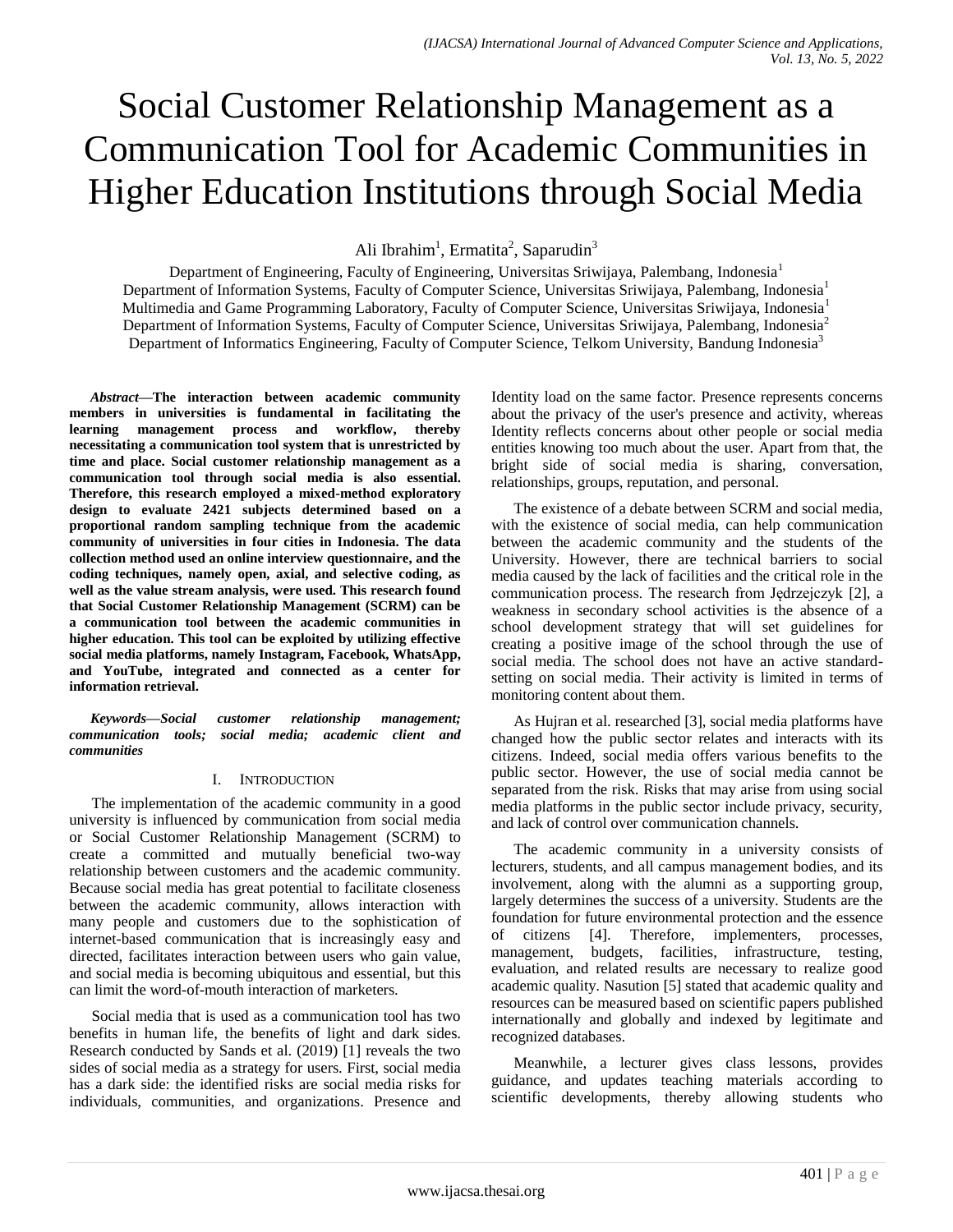eventually become alumni to experience these processes for a particular time. Besides participating in classroom teaching and learning, students must do appropriate scientific work at the end of their studies. Based on their scholarship level and is either a Bachelor's, Master's, or Doctoral program, this work must ensure that the students understand and practice scientific principles and ethics [5].

According to the ASEAN Economic Community (MEA), graduation competencies must be considered to ensure comparability with university alumni domestically and abroad [5]. The ability to compete with local or international alumni depends on the execution of the student's educational process, from teaching to writing scientific papers, and supervisors without this competency will potentially produce incompetent graduates. Hence, members of the academic community, particularly lecturers or teaching staff, must become independent in conducting scientific publications internationally.

Generally, implementing a good university is inseparable from the communication process, which occasionally faces obstacles or difficulties. The term 'communication' comes from the Latin word 'communis,' which means creating togetherness or building friendship between two or more people [6]. According to Harold D. Lasswell, it is a process of delivering messages from a communicator to the communicant through the media to produce specific effects [7].

Communication is a prerequisite of human life and necessary for forming humans, groups, and organizations. Fajar [8] also stated that it aims to change behavior, opinions, attitudes, and social change. However, the university communication process occasionally experiences three main obstacles or difficulties, namely technical, semantic and behavioral barriers that need to be resolved. Technical barriers are caused by several factors, such as the lack of facilities and the necessary roles in the communication process. Social media tools that continue to develop in this field only focus on academic progress and social learning aspects of a vital tool in higher education [9]. Information can be delivered quickly with technology [10], as the sophistication of increasingly accessible and undirected internet-based communication facilitates interaction between users who gain value [11].

Social media became ubiquitous and essential [12] and eliminated the limited word-of-mouth interaction of marketers [13], thereby connecting and empowering customers alongside challenging the implementation of business on the internet. Bala et al. [14] also stated that it serves as a tool for users to interact and exchange information through online communities. Implementing CRM in a college environment includes a student-centered focus, improved customer data and process management, and increased student loyalty, retention, and satisfaction with college programs and services [15]. Social media has great potential to facilitate closeness between academic communities and customers [16] and enables interaction with many people [17]. One of which is a social media-based platform; every university has a different perception of social media-based platforms [18]. A new practice, Social Customer Relationship Management (SCRM), combines the two main concepts between social media or Web

2.0 and Traditional CRM [18], [19]. Faase et al. [20] also concurred that social CRM uses Web 2.0 services to create a committed and mutually beneficial two-way relationship between customers and the academic community.

The transformation of traditional methods into social CRM can accommodate communication between academic community members to achieve common goals. It can enable an organization or community to have real-time conversations with customers, monitor their expressions, and facilitate constructive dialogues [21]. Hence, this strategy is indispensable as a new business approach that can expand the capabilities of today's traditional CRM.

Attaining exemplary university achievements depends on the communication between lecturers, students, education staff, alumni, and other employees who can develop a creative and dynamic spirit [22]. It can trigger an increase in more meaningful interactive relationships and improve aspects of the traditional and social CRM [23]. Online communication can be seen from a person's personality; for example, extroverts convey happiness, optimism, and passion, especially about those that fascinate them. This story will appeal to people with high Openness to experience because these people are curious, open to unusual ideas, and responsive to new things [24]. Social CRM is also regarded as a customer relationship management process that provides communication through social media sites, such as Facebook, Instagram, WhatsApp, and Twitter [25].

According to the rationale above, this research aims to create the basic concept of developing Social Customer Relationship Management (SCRM) as a communication tool through social media for academic communities at universities. Social media is a platform for people to discuss their issues and opinions. Therefore, the process is a breakthrough to improve business achievement through the five domains involved, namely online community building, proactive management of interactions in social communities, online community as a method of customer engagement, the utilization of social media in CRM systems, and collection, as well as the integration and utilization of customer information [26]. According to the rationale above, this research aims to create the basic concept of developing Social Customer Relationship Management (SCRM) as a communication tool through social media for academic communities at universities. Social media is a platform for people to discuss their issues and opinions.

Before knowing the aspects of social media, people must know what social media is? Social media are computer tools that allow people to share or exchange information, ideas, images, videos, and even more with each other through a particular network. This paper covers all aspects of social media with its positive and negative effects. Focus is on particular fields like business, education, society, and youth. This paper describes how these media will broadly affect society [27]. The growing popularity of social media compelled marketers to think about this media and traditional functional marketing areas. Social media is based primarily on the internet or cellular phone based applications and tools to share information. Many social media users are more than some countries' populations today. The impact of social media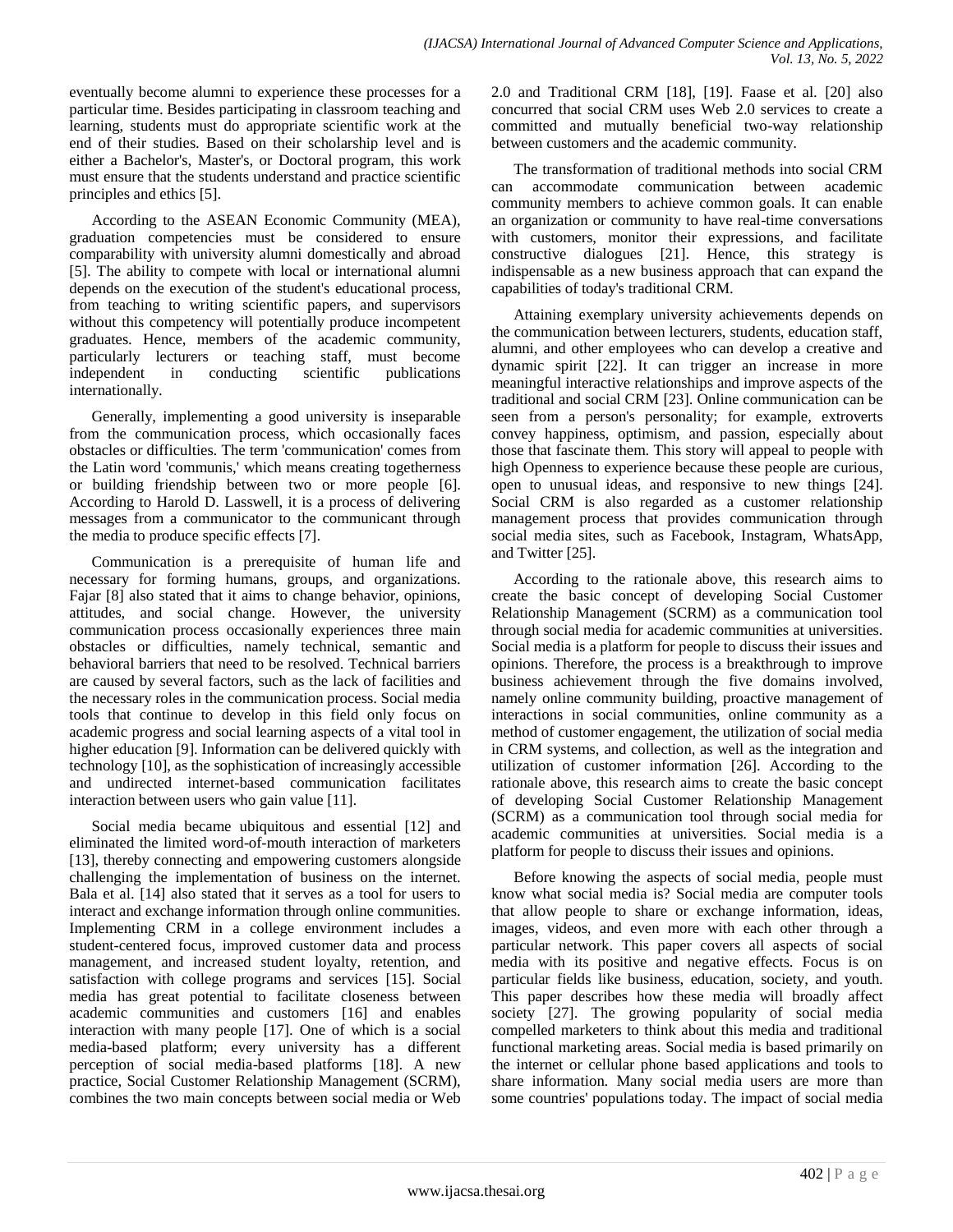on marketing can be judged by comparing marketing before and after the introduction of social media and the type of technologies used in social media [28]. The authors also propose a hypothesis in this study, i.e., "can the social media be used as a communication tool for the academic community in Universities."

## II. BACKGROUND

The Theme of social customer relationship management has been widely studied. From the results of the author's search through the connected paper"s platform related to articles on social customer relationship management, the graphic results are obtained as follows in Fig. 1.



Fig. 1. Social Customer Relationship Management Research Theme Distribution.

#### Source : https://bit.ly/3lwcRtR

From the search results, the theme of social customer relationship (SCRM) has become a research theme that is quite interested in the modern era. Before the SCRM theme emerged, the theme related to Customer Relationship Management had been studied by several previous researchers starting around the years 2010-2014, until entering 2015 the new SCRM theme emerged. However, research related to SCRM only emerged around 2015 when research conducted by Marolt [29] titled "Social CRM Adoption and its Impact on Performance Outcomes:a Literature Review" was published journal Organizacija Vol 48 No 4 2015.

Entering 2015 to 2021, the theme of SCRM is increasingly emerging, which can be used as a basis for related research. The author highlights the development of SCRM research themes related to communication in an organization. Research conducted by Dewanarain [30] highlights that using SCRM as a communication tool in hotels can use social media tools for customer relationship management to increase business profitability. In addition, research conducted by Al-Azzam [31] reviews the context of SCRM aimed at improving customer relationships and making customers more engaged.

Research conducted by Arora concludes that a properly implemented SCRM will result in Customer Loyalty, Customer Retention, and Customer Satisfaction [32]. Dewanarain et al. revealed that social customer relationship management activities could trigger service process innovation in their research, leading to customer engagement with hotel brands [33].

From several previous studies related to the SCRM theme, researchers have tried to link SCRM with customer communication. However, there has been no research that tries to link SCRM as a communication tool for the academic community in higher education through social media. So that the novelty in this research is the development of previous research with the theme of SCRM as a communication tool using social media, so this research is worth doing.

## III. LITERATURE REVIEW

Customer relationship management is a strategic business approach underpinned by relationship marketing theory. It is defined as a "process of acquiring, retaining, and partnering with selective customers to create superior value for the company and the customer" [34]. In 2008, CRM underwent a significant shift from a strategy that focused solely on customer transactions to one that integrates customer interactions [35]. Marketers can extract first-hand information about customers, which companies then use to achieve greater effectiveness in delivering customer value [15], [17]. Consequently, CRM was renamed social customer relationship management or CRM 2.0 [35].

Paul Greenberg defined social customer relationship management (SCRM) as a "business strategy of engaging customers through social media with the goal of building trust and brand loyalty" [36]. The introduction of social media has been very disruptive to the customer–marketer relationship; this has raised some speculations about applying traditional CRM models and theoretical concepts [37]. As pointed out by Vivek et al. (2012) and Berthon, Pitt, Plangger, and Shapiro (2012), the traditional approach entailed the firm producing value for customers. However, one of the significant effects garnered by social media is the involvement of customers in the process of value co-creation, either through reviews or in the form of user-generated content [38], [39].

Potential CRM must be applied in the e-learning domain. In this regard, the use of CRM systems is to maximize the value offered by e-learning institutions to students, thereby focusing on managing the institution-student relationship and supporting collaborative relationships with and between scholars and student workgroups [21]. CRM is a business strategy that involves customers and builds trust and brand loyalty [22]. It is defined as a philosophy and strategy where technology platforms, social media, and business rules create an open, transparent, and collaborative environment with customers to satisfy one's needs, thereby achieving mutual benefits [17]. According to Deepa & Deshmukh [23] and Greenberg [17], social CRM is an amalgamation of social media technologies, such as Facebook, Twitter, LinkedIn, YouTube, Pinterest, and other well-known applications, connecting marketers and customers using two-way interaction.

Clear business goals are inseparable from challenges that can undermine the main objective. Any technology operated on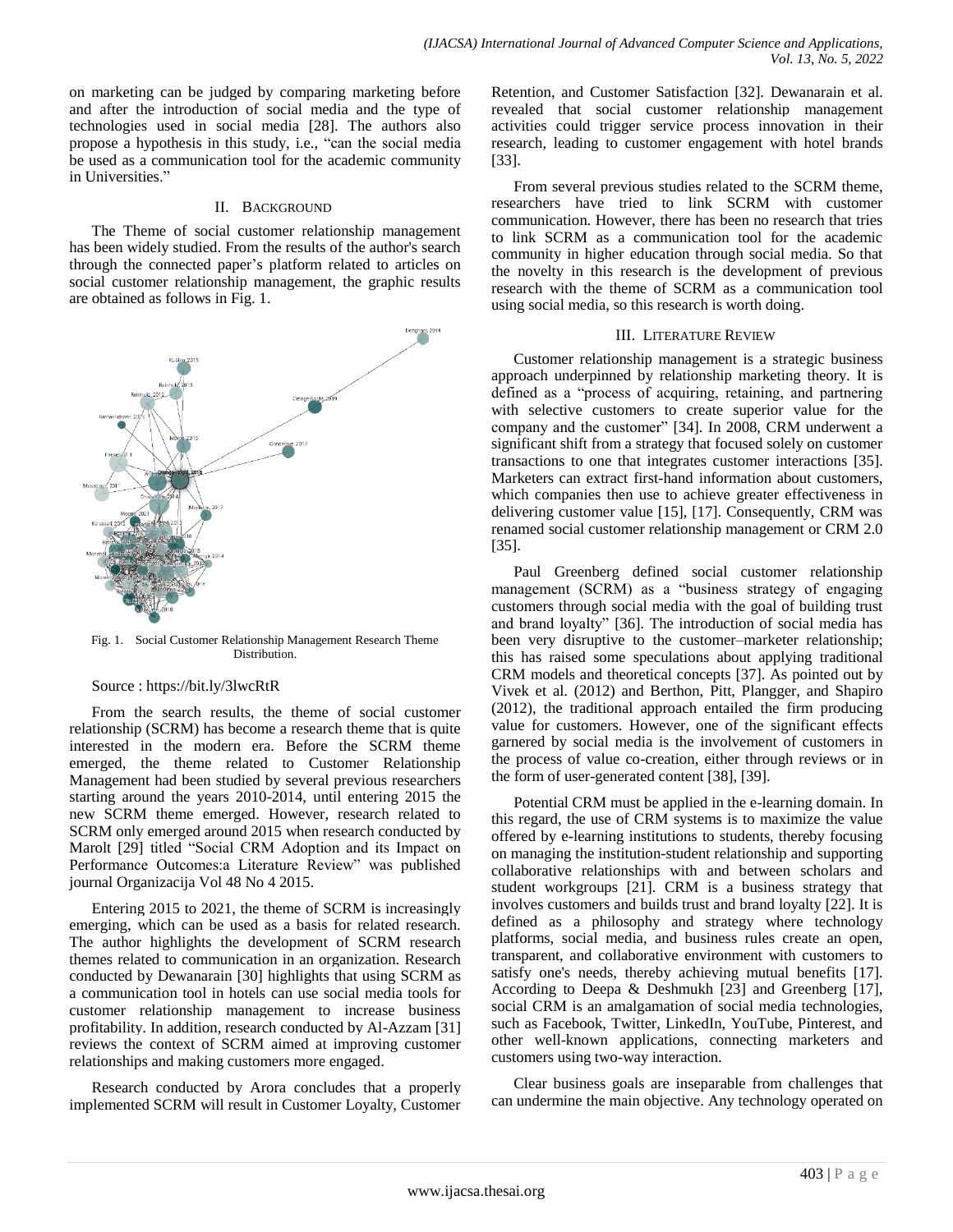the internet will have significant vulnerabilities regarding data security, legal risks, privacy, and even reputation. Therefore, convincing customers to engage and convert them into business promoters will be more beneficial. It allows the business world to interact effectively with customers, reducing risks and improving all aspects of customer relationships [24].

The growth of social media has significant consequences for the business. Social media have brought in a value-creation environment and information-rich and empowered customers [40]. User-generated content can influence other customers' decisions considerably[41]. Put, social networking sites (SNSs) are changing business activities. They change and reverse how consumers gather information in the decision-making process [42]. Social networking tools give firms a way to track customer feedback but also to proactively respond to customer satisfaction [43], [44].

An example of SCRM in action is seen when airlines provide customers with flight information updates using Twitter or answer customer questions via a Facebook page or when large computer manufacturers like Dell leverage SCRM to drive sales promotions. Thus, social CRM can help companies create a positive customer experience that will help develop customer loyalty and advocacy. Customers will see themselves as partners and feel that they share in the company"s success. In the world of higher education, SCRM can give universities the chance to better connect with students who are accustomed to using social platforms since they are primarily from the millennial generation and grew up in the era of web 2.0 [45].

As higher education flocks to marketing, SCRM becomes an acronym rolling to the tongues of these marketing staffers. The lifetime of a university constituent is just as important and essential as that of a product consumer. At its simplest, the high-level goals of SCRM in corporations are to find new customers and maintain existing ones so they can repeat their purchases. Similar goals can be drawn in higher education: to find new students, research funders, faculty, etc., along with retaining them for an extended period of time. Retention in a higher education institution is more of being entrenched in a constituent's life and, hopefully, their legacy [9].

The use of SCRM allows the university to conduct frequent surveys to measure the students' satisfaction, allowing the university to react immediately to student demands – increasing student retention, which is of significant financial value to HEI management [46]. Thus, effective adoption and use of SCRM are of increasing importance to the running of the university [47].

# IV. MATERIALS AND METHODS

This study employed a mixed-method exploratory design of qualitative research in the first stage and continued quantitative research, which develops qualitative data. Qualitative research, namely the method, can be understood as a research procedure, and qualitative research, namely the method, can be understood as a research procedure that utilizes descriptive data in the form of written or spoken words from people and actors who can be observed. Qualitative research is conducted to explain and analyze phenomena, events, social dynamics, attitudes, beliefs, and perceptions of a person or group towards something.

Thus, qualitative research begins by developing basic assumptions and rules of thought that will be used in the research. Qualitative data, including audio recordings and transcripts of in-depth or semi-structured interviews and structured interview questionnaires, contained substantial open-ended comments, including a large number of responses to open-ended comment items [28]. This study employed a mixed-method exploratory design of qualitative research in the first stage and continued quantitative research, which develops qualitative data. The exploratory method is a research method that tends to be carried out to study a problem that has not been clearly defined and provides a good understanding of the research problem. This research method generates ideas or hypotheses for further quantitative research [48].

Qualitative research is a type of research that explores and understands the meaning of several individuals or groups of people originating from social problems. Quantitative research is a type of research that connects variables by requiring researchers to explain how variables affect other variables [49] and the respondents were members of university academic communities, particularly students, lecturers, education staff, and alumni, spread across four provinces in Indonesia, namely South Sumatra, Lampung, Bengkulu, Bangka Belitung. The problem in this research is how to promote higher education to the point where it reaches the intended target, namely students who will enter college through social media. In this study, it can be concluded that this research uses qualitative research methods and then continues with quantitative research, aiming that SCRM in universities can be used as a communication tool for the academic community. The following is a description of the flow in this research in Fig. 2.



The respondents were determined through John Creswell's technique [50], which suggested 350 subjects for survey research using a proportional random sampling method. Then, the data were collected through an online interview questionnaire on the Google Form platform. It was arranged based on open and closed interview techniques, which respectively allowed the expression of respondents through individual response sentences and provided answers to be chosen [50]. A structured interview guide was used separately from the research questions in this study because this study used two methods at once. Thus, structured interview guides were used in a qualitative setting, while mixed questions were used in a quantitative setting.

This research also employed a coding technique consisting of open, axial, and selective coding stages. Open coding is a process of breaking down data, studying it one by one, comparing, and conceptualizing data. So the goal at this stage is to name and categorize phenomena through data scrutiny. Axial coding is a procedure where data is put back in a new way after open coding by making connections between categories. Selective coding is selecting core categories,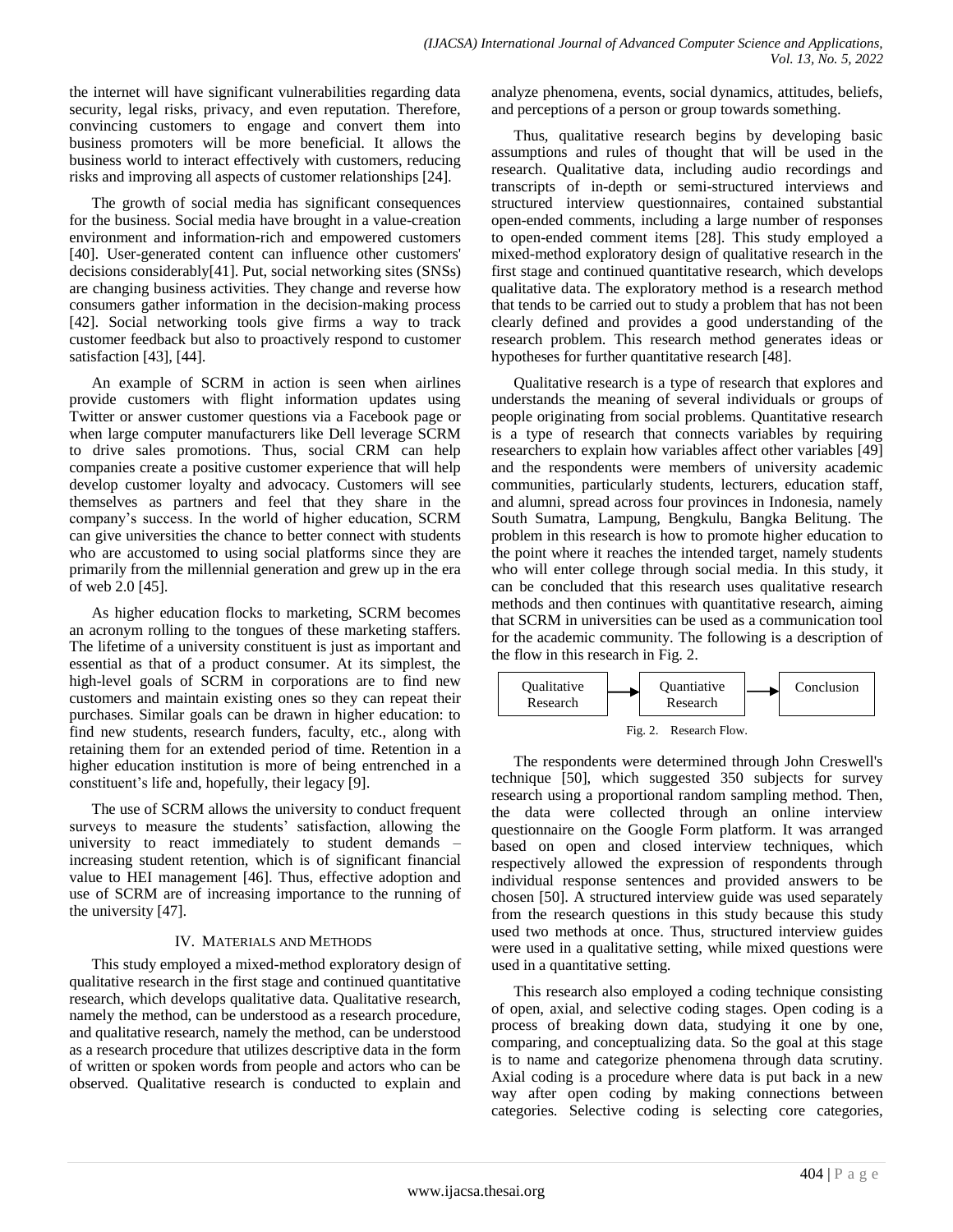connecting them with other categories systematically, validating these relationships, and filling in categories that require refinement and development [49]. Also, the descriptive data obtained from the questionnaires were analyzed in indepth analysis to determine the main themes of the problem, using the ATLAS program: The Qualitative Data Analysis & Research Software and the Microsoft Excel program for classifying [51]. In addition, the value stream analysis was employed to determine the effectiveness of SCRM modeling as a tool for interaction in the academic community through social media. The sampling was done through qualitative and quantitative methods. The method used for qualitative was using the exploratory method, then quantitatively using the method used was proportional random sampling from John Creswell. Data collection was also through a Google form interview questionnaire, and the technique of the questionnaire was carried out openly and closed. Data processing using ATLAS program assistance: analysis and research software then also using Microsoft office excel applications and value stream analysis [51].

## V. RESULTS

## *A. Research Subject Demographic Data*

The total research subjects were  $N = 2421$  members of the academic community in universities and consisted of students (N = 2141/88.43%), lecturers (92/3.8%), education staff (23/0.95%), and alumni (165/6.82%). Furthermore, the male subjects were  $N = 1449/60\%$ , while the females were  $N =$ 972/40%.

# *B. Ownership of Social Media Accounts in the Academic Community of the Universities*

In this research, a survey was conducted regarding the ownership of social media accounts in the university community. Based on the results, the most popular platform is WhatsApp ( $N = 2416$ ), followed by Facebook ( $N = 1374$ ), Instagram (N = 765), Twitter (N = 457), YouTube (N = 319), Pinterest (N = 250), LinkedIn (N = 134), MySpace (N = 64), and Flickr ( $N = 24$ ).

## *C. Social Media Visited by the Academic Community to obtain University Information*

There were nine types of social media used to obtain university information, with the highest to the lowest order being Instagram ( $N = 1783$ ), Facebook ( $N = 946$ ), YouTube (N  $= 869$ ), WhatsApp (N  $= 509$ ), Twitter (N  $= 159$ ), LinkedIn (N  $= 156$ ), Pinter-est (N = 126), MySpace (N = 58), and Flickr (N = 17). On further analysis, the three highest social media platforms used were Instagram ( $N = 1783$ ), Facebook ( $N = 1783$ ) 946), YouTube ( $N = 869$ ), while the three lowest were LinkedIn (N = 156), Pinterest (N = 126), MySpace (N = 58), and Flickr ( $N = 17$ ).

# *D. Social Media Utilization as a Tool for Interaction of the Academic Community*

According to the analysis results of the social media utilization as a means of interaction for the academic community in universities, the total number of subjects was 2421. From this number, 1367 answered that they actively interacted on social media, 744 responded that it was somewhat ineffective, 200 were inactive, and 110 stated they had not implemented social media in interactions. A graphic representation of the data distribution of the interaction of university communities is presented in Fig. 3.

# *E. Information Sought by the Academic Community through Social Media*

According to the survey results, the most searched information on social media is lecture information  $(N = 1368)$ . This is followed by information on requirements to be-come a student ( $N = 1285$ ), tuition fees ( $N = 1268$ ), research program accreditation ( $N = 1174$ ), university accreditation ( $N = 1114$ ), student activities ( $N = 964$ ), facilities ( $N = 846$ ), location of the university ( $N = 715$ ), staffing ( $N = 417$ ), alumni ( $N = 360$ ), and cooperation links  $(N = 292)$ .

The three most sought information by students were lecture information ( $N = 1221$ ), requirements to become a student ( $N$  $= 1203$ ), and tuition fees (N  $= 1159$ ), while lecturers majorly searched for information on student activities  $(N = 50)$ , facilities  $(N = 49)$ , and lectures  $(N = 47)$ . Conversely, education staff looked for information on employment ( $N =$ 10), lectures and facilities ( $N = 18$ ), alongside accreditation of research programs and the university  $(N = 16)$ , while alumni often searched for information on lectures  $(N = 91)$ , research program accreditation ( $N = 83$ ), and university accreditation (N)  $= 80$ ).

# *F. University Marketing through Social Media*

The survey regarding the assessment of university marketing by the academic community  $(N = 2421)$  discovered: 1) active implementation ( $N = 1817$ ), 2) less active ( $N = 522$ ), 3) inactive  $(N = 53)$ , and 4) respondents who have not implemented social media ( $N = 29$ ). A graphic illustration of the assessment of the university marketing strategy is presented in Fig. 4.



Fig. 3. Interaction between University Academics.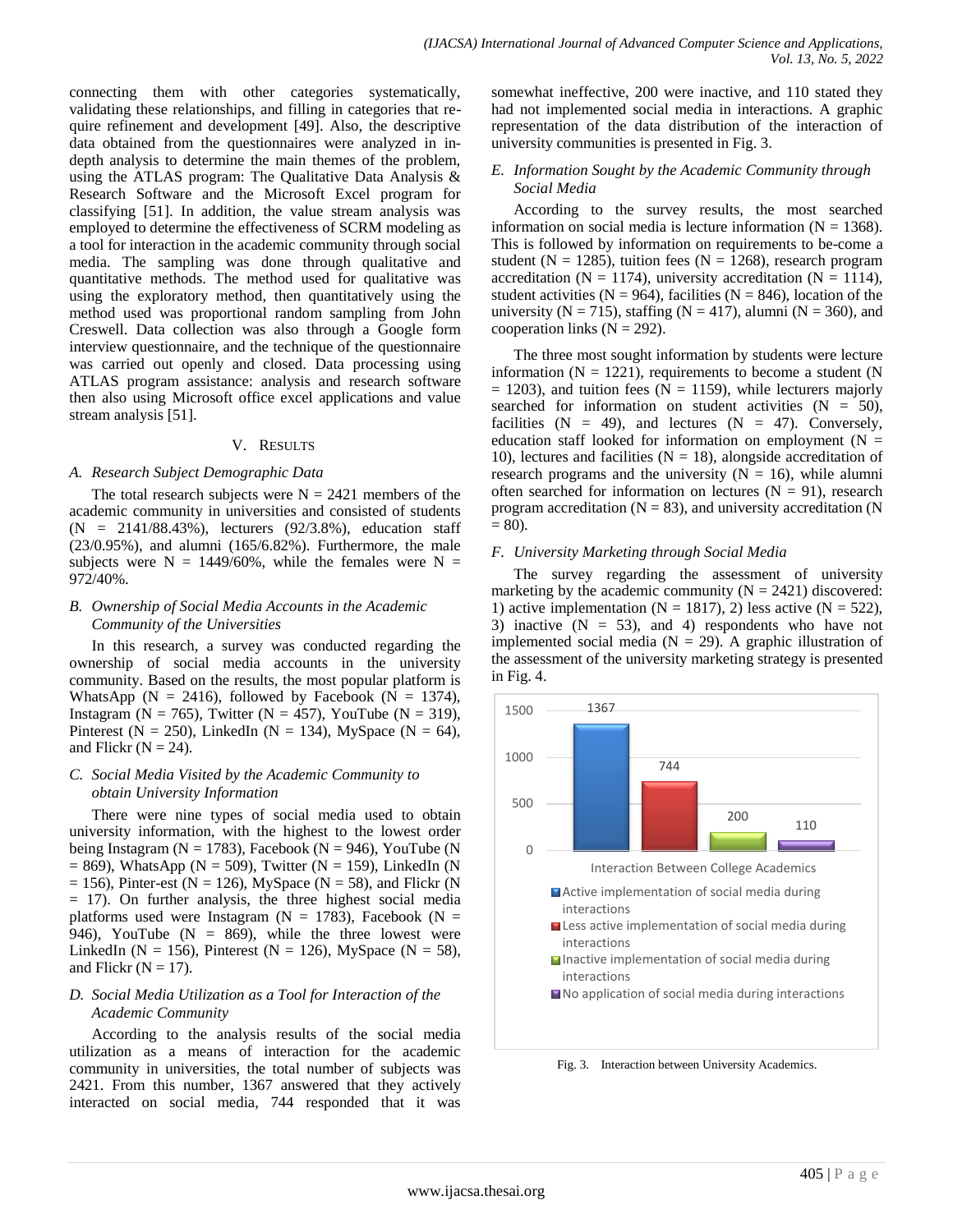

Fig. 4. Assessment of University Marketing.

#### *G. Social Media as a Communication Tool in Universities*

To find out whether the hypothesis proposed in this study is proven. The author conducts an analysis using the Value Stream Analysis technique to see how the relationship between social media as a communication tool in universities is. From the results of a survey conducted by four types of respondents in universities, namely students, lecturers, education staff, and alumni, stated that the interaction between the academic community in universities in terms of using social media, the results are as follows, in Fig. 5.

From the survey results, it can be seen that from  $N = 2421$ that most of the interactions between the academic community in universities have used social media, only the implementation is still not the same in every university. Several social media platforms were recommended to help the higher education academic community, namely Instagram  $(N = 1929)$ , followed by Facebook ( $N = 1149$ ), WhatsApp ( $N = 1127$ ), YouTube (N  $= 1040$ ), Twitter (N = 329), LinkedIn (N = 161), Pinterest (N = 155), MySpace ( $N = 91$ ), and Flickr ( $N = 43$ ). Some platforms were also recommended for searching the information, namely Instagram (N = 1783), Facebook (N = 946), YouTube (N = 869), and WhatsApp ( $N = 509$ ).

Hence, the four highest social media platforms recommended as communication tools in academic communities were Instagram ( $N = 1929$ ), Facebook ( $N =$ 1149), WhatsApp ( $N = 1127$ ), and YouTube ( $N = 1040$ ). The reasons for this proposal were based on the findings that social media promoted: 1) ease of access  $(n = 1525)$ , 2) complete information (1236), 3) updated information (1181), and 4) attractive appearance (704). Fig. 6 shows an infographic representation of social media recommended by the academic community in higher education.

An analysis to determine the modeling of Social Customer Relationship Management (SCRM) as a communication tool in universities through social media was conducted based on the research findings and prepared via the value stream analysis technique. The results of this study are Social Customer Relationship Management (SCRM) as a communication tool for the academic community, and targeted promotions for universities. It can be seen that social media is often encountered to become a communication tool used by the academic community. One of them is that each university has a different perception of social media-based platforms.

That facilitates communication between academic community members through social media platforms that aim to enable information provision and acquisition. Based on research findings, social media platforms that allow the development of SCRM as a communication tool between members of the academic community are Instagram, Facebook, WhatsApp, and YouTube. These four platforms can enable connections and relationships alongside providing and conveying information, leading to their recommendation by academic communities as university communication tools. An overview of the connectedness of SCRM as a communication tool through social media in the value stream analysis is presented in Fig. 7.



Fig. 5. Social Media as a Communication Tool in Universities.



Fig. 6. Recommended Social Media to Help the Academic Community Find University Information.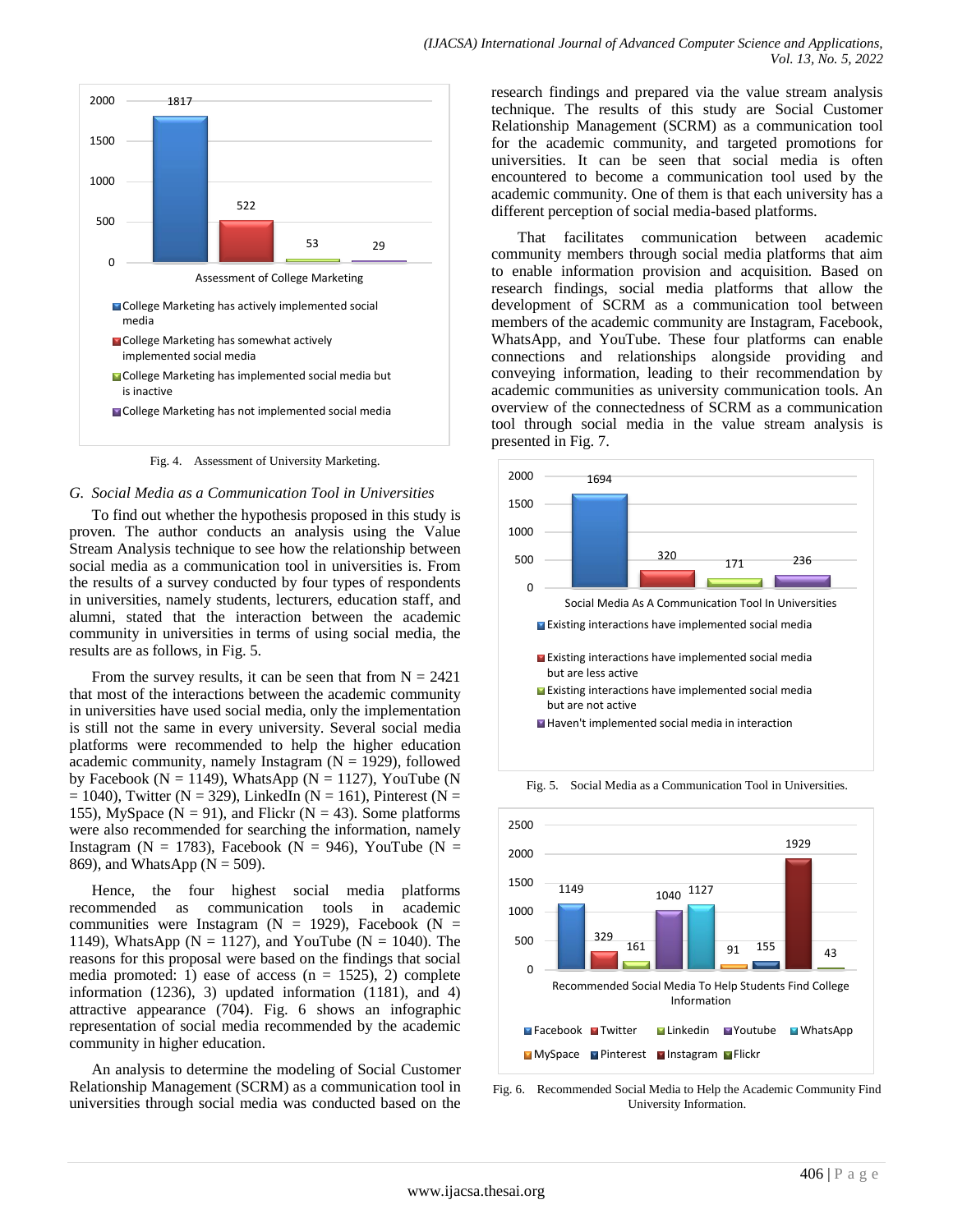

Value Stream Analysis

Fig. 7. Modeling Social Customer Relationship Management (SCRM) in Universities.

# VI. DISCUSSION

The use of social media has grown and transformed into a communication tool [52], [53], including in modern times in academic communities. Based on survey data, the academic community members mostly used WhatsApp  $(N = 2416)$ , Facebook ( $N = 1374$ ), and Instagram ( $N = 765$ ), while the rest chose other platforms. These three applications are the most used social media platforms in the world.

Meanwhile, the new form of CRM, known as SCRM [28], has become a necessity in universities as a means of communication and interaction between academic community members. Sigala [54] stated that SCRM could provide users with benefits and satisfaction [55]. Interaction between internet users is the core of the social web [56], and through social media, universities can join communities outside their official boundaries to obtain information [54]. It corresponds with Diffley and McCole [57], who stated that social CRM could represent routine activities, including in social networks, to build long-term relationships that involve customers, and create shared value in the development and empowerment [54] of university innovation.

Social media is a means of interaction and communication, as evidenced by its use in the academic community's search for university information in this research. The three most popular social media platforms used as tools to obtain information were Instagram ( $N = 1783$ ), Facebook ( $N = 946$ ), and YouTube ( $N =$ 869), which are also some of the most common applications [46]. According to the result presented in Section 3, this study proves the hypothesis that the social media is a potential communication media between the academic communities in higher education.

Furthermore, 1367 (56%) respondents in this research admitted that they employed social media during interactions, while 1054 (54%) gave responses of less active, inactive, and unimplemented interactions. These findings necessitate the creation of a system that regulates social CRM through social media as a means of communication and interaction between members of the academic community in universities.

Social media is defined as a technology used for interaction through the web [58], [59]. Hence, academic communities need to properly engage customers on related platforms [60], [61]. Social media is one of the most effective tools for all kinds of information and has many advantages that allow its users to connect easily over the internet. It can also help students and the academic community in teaching and learning, global collaboration, and provide relevant opportunities in one click [62]. The search and distribution of information through social media by the academic community is presented in Table I.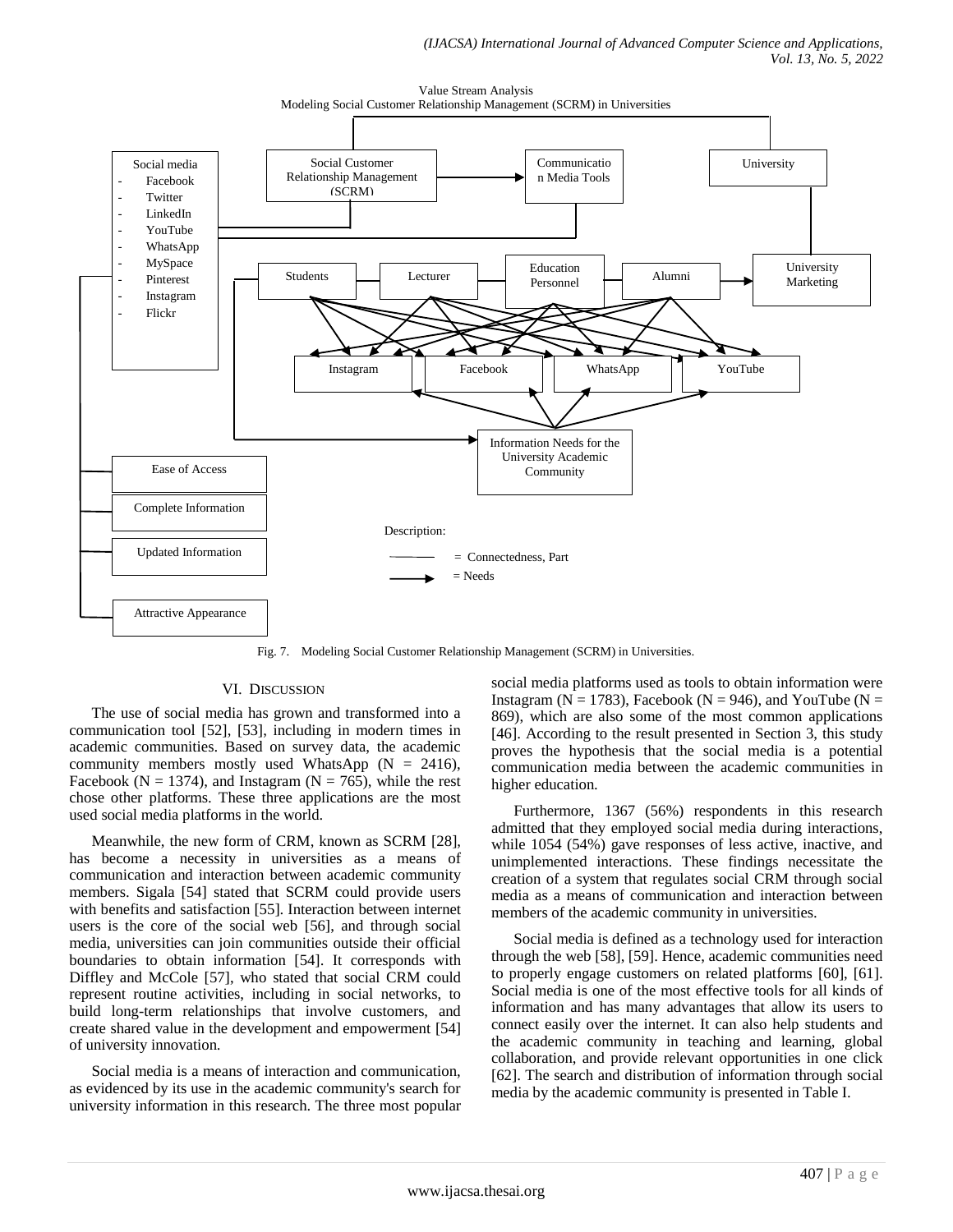TABLE I. INFORMATION WANTED BY THE ACADEMIC COMMUNITY

| N <sub>0</sub> | Academic<br><b>Community</b> | <b>Information Sought on Social Media</b>                                                                        |
|----------------|------------------------------|------------------------------------------------------------------------------------------------------------------|
|                | <b>Students</b>              | Information on lectures, requirements to become a<br>student, and tuition fees                                   |
| 2              | <b>Lecturers</b>             | Information on student activities, facilities, and<br>lectures                                                   |
| $\mathcal{R}$  | Education<br>Personnel       | Information on staffing, lectures, and facilities,<br>alongside research program and university<br>accreditation |
|                | Alumni                       | Information on lectures as well as research program<br>and university accreditation                              |

This study also proved that social media is an essential communication tool for the university academic community is very important, as evidenced by the recommendations to use related platforms, namely Instagram  $(N = 1929)$ , Facebook (N)  $= 1149$ ), WhatsApp (N = 1127), and YouTube (N = 1040), to obtain information universities.

The current generation is probably the loneliest, and this can be tackled by image-based platforms such as Instagram [63]. This application was launched in 2010 through the App Store and reached 2 million users in precisely two months. It has also gained wide global popularity, where one of the recent trends consists of posting side-by-side photos comprising one ideal and realistic depiction [64]. It is highly remarkable compared to the development of other social media platforms, such as Twitter and Foursquare, which took one to two years to reach the same number of users [65]. In addition, Instagram has changed the scope of education because students can share experiences and exchange ideas and solutions with other students, lecturers, and individuals [66].

Meanwhile, Facebook is a platform that has rapidly developed and is the second-largest global social network and the largest in Turkey [67]. It has facilitated the most substantial impact on the intention to use social media [68], [69] and fulfills people's needs to show affection and vent feelings [70]. Facebook is used for making friends, surveillance, videos, photos, music, sharing ideas, games, organizations, politics, commerce, and communication in education [71]. The use of social applications in education helps expand the learning experience and enhance interactions inside and outside the classroom, such as WhatsApp, which fundamental functions as a tool for communication between members of the academic community [72].

WhatsApp is an application used to send messages [71] and complement face-to-face communication [73]. The WhatsApp messenger application is widely used among students and the academic community for sending messages, photos, videos, and audio [74]. According to Cheung et al. [75], WhatsApp is a mobile service that allows the academic community to interact socially, enables learning and solving difficulties, and considers an alternative platform for distributing assignments, ideas, and information. Hence, this platform has become essential to building feelings of unity with people [76].

Furthermore, as the most famous of these sites, YouTube exceeds two billion views per day, with new videos uploaded on an average every minute. Not only as a video content channel but YouTube is also a new educational tool that attracts public attention [77] and is best understood as a means of disseminating information [78]. This application offers four ways to sort search results: relevance, upload date, number of views, and ratings [79]. It also has stringent quality requirements, such as detecting the packets belonging to the application in the packet stream and determining the appropriate quality parameters [80].

In addition, the assessment of marketing at universities by the academic community in this research showed that 1817 (75%) from the total of 2421 admitted that college marketing had actively implemented social media, proving its importance as an interaction system. Advancing the mission and programs of the academic community is very important to assess the effective use of social media from a public perspective. As stated previously, the public tends to accept and use information conveyed through social media, which is believed to be more credible than other platforms [40]. The use of social media is the key to developing interactions that should involve openness, transparency, usability, and interactive features [81], [82].

Social media should become a communication interaction system in universities. Social media is also referred to as social sensing in universities' academic communities for four reasons: ease of access, updated information, complete information, and attractive appearance. Meanwhile, the benefits are information sharing, and publicity, alongside offering and receiving support and advice [83], [84]. Hence, people in universities can interact freely without fear of adequate fluency in spoken English through social media [85], [86],[87].

# VII.CONCLUSION

This study concludes that Social Customer Relationship Management (SCRM) can be a means of communication between the academic community in higher education. This is evident from the graphics contained in this study showing that social media is used as a communication tool. SCRM modeling is a bit difficult for readers to understand and understand from research. From the results, it was found that social media is a critical communication tool for the university's academic community, which is very important, as evidenced by the recommendation to use related platforms, namely, Instagram  $(N = 1929)$ , Facebook  $(N = 1149)$ , WhatsApp  $(N = 1127)$ , and YouTube ( $N = 1040$ ), for university information. Furthermore, 1367 (56%) respondents in this study admitted to using social media when interacting, while 1054 (54%) gave responses in inactive, inactive, and not implemented interactions. These findings require creating a system that regulates social CRM through social media as a means of communication and interaction between members of the academic community in universities, as seen in Fig. 5.

This research concluded that Social Customer Relationship Management (SCRM) could be a communication tool between academic community members in universities. It can be conducted by utilizing effective social media platforms, such as Instagram, Facebook, WhatsApp, and YouTube, integrated and connected as an information search center. Consequently, social media has become an SCRM tool due to: 1) ease of access, 2) complete information, 3) updated information, and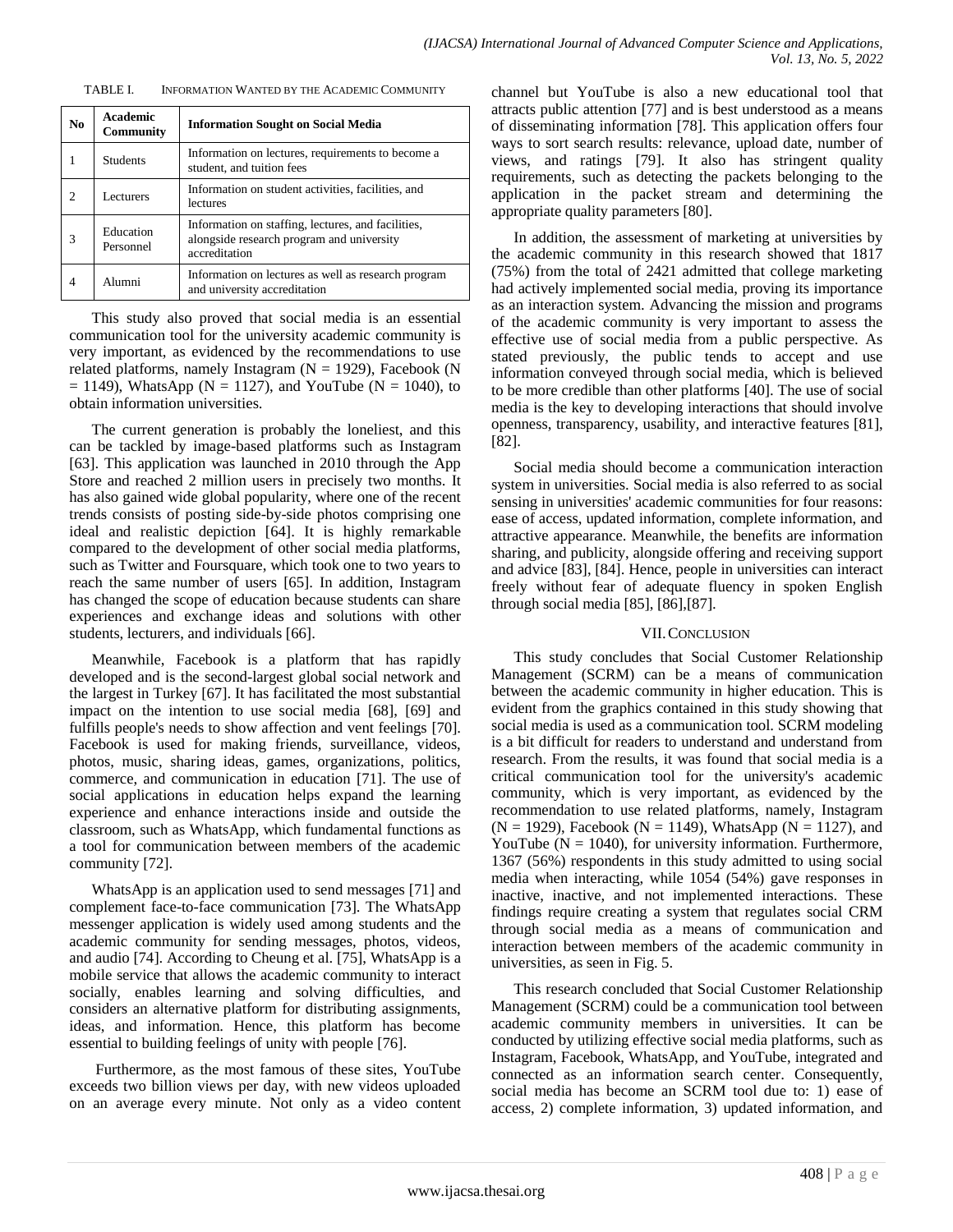4) attractive appearance. A structured interview guide was used separately from the research questions in this study because this study used two methods at once. Thus, structured interview guides were used in a qualitative setting, while mixed questions were used in a quantitative setting. This study proves the hypothesis that social media is a potential communication medium between academic communities in higher education.

The author also recommends further research with a purely quantitative approach, such as (experiments, correlations, and surveys) so that the relationship between Social Customer Relationship Management (SCRM) can be seen significantly as a communication tool in the academic community in higher education.

#### VIII. RECOMMENDATION

Recommendations in this study are by looking at some of the weaknesses of this study. So that it becomes suggestions and input for future research. Such as: 1) Revealing more about technical barriers in the use of social media as an academic communication tool; 2) Using more diverse research methods, such as pure quantitative and other mixed-method approaches; 3) Conducting further research with survey analysis with a quantitative approach.

#### ACKNOWLEDGMENT

We would like to thank the management of Universitas Sriwijaya, Department of Engineering, Faculty of Engineering Universitas Sriwijaya. Faculty of Computer Science and Multimedia and Game Programming Laboratory, Universitas Sriwijaya, Indonesia, for supporting this research.

#### **REFERENCES**

- [1] S. Sands, C. Campbell, C. Ferraro, and A. Mavrommatis, "Seeing light in the dark: Investigating the dark side of social media and user response strategies," Eur. Manag. J., vol. 38, no. 1, pp. 45–53, Feb. 2020, doi: 10.1016/J.EMJ.2019.10.001.
- [2] W. Jedrzejczyk, "Barriers in the use of social media in managing the image of educational institutions," Procedia Comput. Sci., vol. 192, pp. 1904–1913, 2021, doi: 10.1016/J.PROCS.2021.08.196.
- [3] O. Hujran, M. M. Al-Debei, and R. Alhawsawi, "Potential barriers to the use of social media in the public sector: Lessons from Saudi Arabia," Int. J. Bus. Inf. Syst., vol. 36, no. 1, pp. 119–143, 2021, doi: 10.1504/IJBIS.2021.112397.
- [4] F. Tong, C. Lin, R. Intra, K. Anusawari, K. B. Khen, and K. Thep, "Research on the Influence of Mass Communication on College Students' Environmental Behavior from the Perspective of Media Convergence," 2010, doi: 10.1088/1755-1315/576/1/012010.
- [5] M. K. M. Nasution, "Social Network Mining (SNM): A Definition of Relation between the Resources and SNA," Int. J. Adv. Sci. Eng. Inf. Technol., vol. 6, no. 6, pp. 975–981, Dec. 2016, doi: 10.18517/IJASEIT.6.6.1390.
- [6] H. Cangara, Introduction to Communication Science, 2nd ed. Jakarta: PT Raja Grafindo Persada, 2014.
- [7] O. U. Effendy, Communication Science Theory and Practice. Bandung: PT. Remaja Rosda Karya, 2000.
- [8] M. Fajar, Communication Science Theory and Practice. Yogyakarta: Graha Ilmu , 2009.
- [9] V. Farnsworth, "Social Customer Relationship Management in higher education," Open Access Theses, Apr. 2016, Accessed: May 11, 2022. [Online]. Available: https://docs.lib.purdue.edu/open\_access\_theses/768.
- [10] Wursanto, Organizational Science Fundamentals. Yogyakarta: Andi, 2005.
- [11] C. T. Carr and R. A. Hayes, "Social Media: Defining, Developing, and Divining," https://doi.org/10.1080/15456870.2015.972282, vol. 23, no. 1, pp. 46–65, Jan. 2015, doi: 10.1080/15456870.2015.972282.
- [12] S. Asur and B. A. Huberman, "Predicting the future with social media," Proc. - 2010 IEEE/WIC/ACM Int. Conf. Web Intell. WI 2010, vol. 1, pp. 492–499, 2010, doi: 10.1109/WI-IAT.2010.63.
- [13] T. Bergström, L. Bäckman, and S. Ross, "Marketing and PR in Social Media," 2013.
- [14] R. Bala, V. Krishnan, and W. Zhu, "Distributed Development and Product Line Decisions," Prod. Oper. Manag., vol. 23, no. 6, pp. 1057– 1066, Jun. 2014, doi: 10.1111/POMS.12185.
- [15] E. D. Seeman and M. O"Hara, "Customer relationship management in higher education: Using information systems to improve the studentschool relationship," Campus-Wide Inf. Syst., vol. 23, no. 1, pp. 24–34, 2006, doi: 10.1108/10650740610639714/FULL/XML.
- [16] C. Heller and B. G. Parasnis, "Strategy & Leadership From social media to social customer relationship management," J. Strateg. Leadersh., 2011, doi: 10.1108/10878571111161507.
- [17] M. Dewing, Social Media: An Introduction. Ottawa: Library of Parliament, 2010.
- [18] O. Dospinescu and N. Dospinescu, "Perception Over E-Learning Tools In Higher Education: Comparative Study Romania And Moldova," 2020, doi: 10.24818/ie2020.02.01.
- [19] S. Mohan, E. Choi, and D. Min, "Conceptual modeling of enterprise application system using social networking and web 2.0 "social CRM system,"" Proc. - 2008 Int. Conf. Converg. Hybrid Inf. Technol. ICHIT 2008, pp. 237–244, 2008, doi: 10.1109/ICHIT.2008.263.
- [20] R. Faase, R. Helms, and M. Spruit, "Web 2.0 in the CRM domain: Defining social CRM," Int. J. Electron. Cust. Relatsh. Manag., vol. 5, no. 1, pp. 1–22, 2011, doi: 10.1504/IJECRM.2011.039797.
- [21] C. Olszak and T. Bartuś, "Multi-Agent Framework for Social Customer Relationship Management Systems," Issues Informing Sci. Inf. Technol., vol. 10, 2013.
- [22] N. Vera, "Lecturer and Student Communication Strategy in Improving the Quality of Online Learning During the Covid-19 Pandemic," Avant Garde, vol. 8, no. 2, pp. 165–177, Dec. 2020, doi: 10.36080/AG.V8I2.1134.
- [23] B. K. S. Dr. Lokesh Arora, "Social Customer Relationship Management: A Literature Review," Eurasian J. Anal. Chem., vol. Volume 13, no. Issue 6, pp. 308–316, 2018, Accessed: Feb. 08, 2022. [Online]. Available: http://www.eurasianjournals.com/abstract.php?id=900.
- [24] B. Anastasiei and N. Dospinescu, "A model of the relationships between the Big Five personality traits and the motivations to deliver word-ofmouth online," Psihologija, vol. 51, no. 2, pp. 215–227, 2018, doi: 10.2298/PSI161114006A.
- [25] S. Gaidhani, L. Arora, B. Kumar Sharma, and A. Professor, "Understanding The Attitude Of Generation Z Towards Workplace," Int. J. Manag. Technol. Eng., 2019.
- [26] K. Kantorová and P. Bachmann, "Social Customer Relationship Management and Organizational Characteristics," Inf. 2018, Vol. 9, Page 306, vol. 9, no. 12, p. 306, Dec. 2018, doi: 10.3390/INFO9120306.
- [27] S. Siddiqui, "Social Media its Impact with Positive and Negative Aspects," Int. J. Comput. Appl. Technol. Res., vol. 5, no. 2, pp. 71–75, 2016, Accessed: Mar. 25, 2022. [Online]. Available: www.ijcat.com.
- [28] C. Anderson, "Presenting and evaluating qualitative research," Am. J. Pharm. Educ., vol. 74, no. 8, 2010, doi: 10.5688/AJ7408141.
- [29] M. Marolt, A. Pucihar, and H.-D. Zimmermann, "Social CRM Adoption and its Impact on Performance Outcomes: a Literature Review," Organizacija, vol. 48, no. 4, pp. 260–271, Dec. 2015, doi: 10.1515/ORGA-2015-0022.
- [30] S. Dewnarain and H. Ramkissoon, "Social customer relationship management in the hospitality industry," J. Hosp., vol. 1, no. 1, 2019, [Online]. Available: https://www.researchgate.net/publication/ 333755634.
- [31] A. Al-Azzam and R. T. Khasawneh, "Social Customer Relationship Management (SCRM): A Strategy for Customer Engagement," IGI Glob. , pp. 45–58, Nov. 2017, doi: 10.4018/978-1-5225-1686-6.CH003.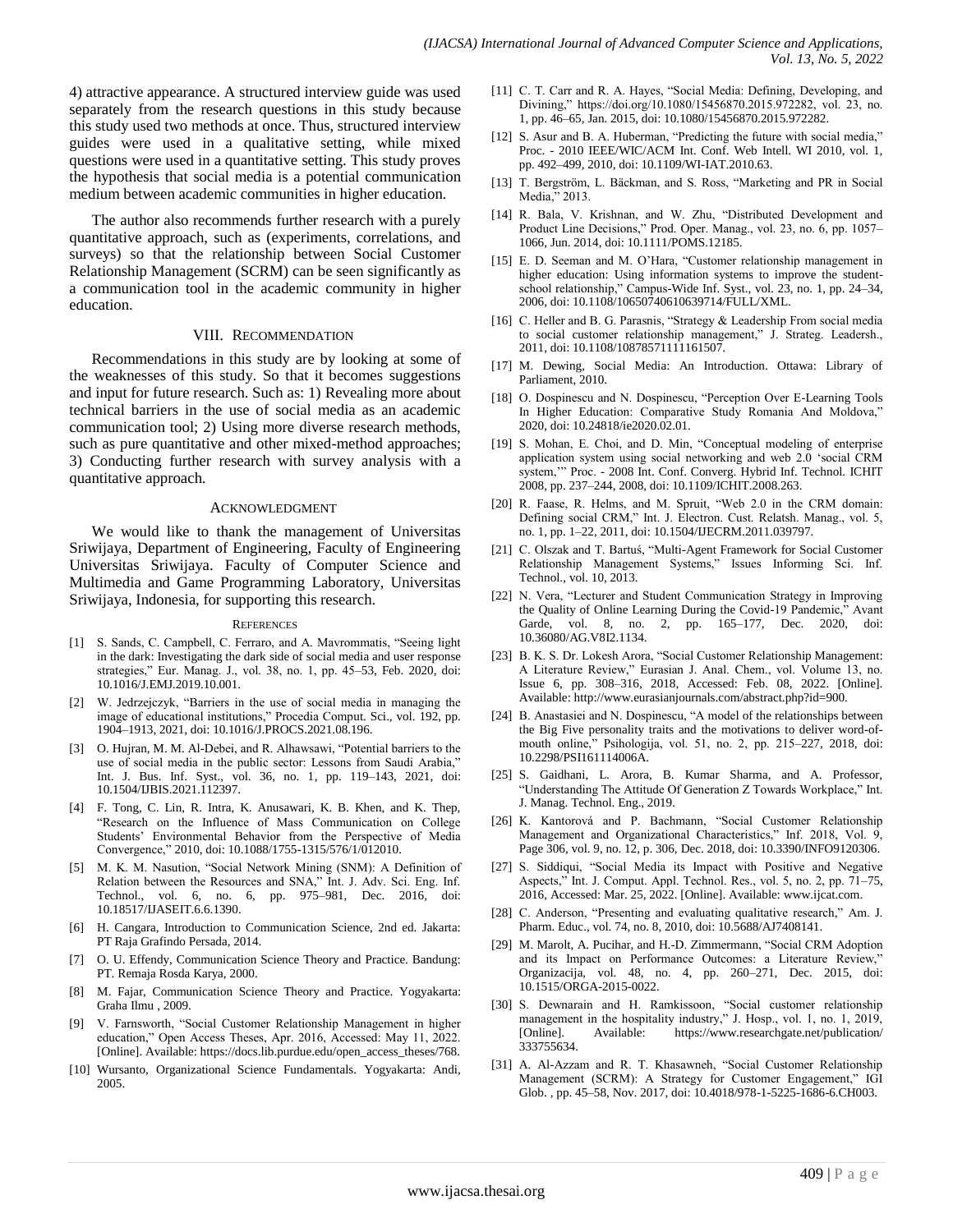- [32] L. Arora, P. Singh, V. Bhatt, and B. Sharma, "Understanding and managing customer engagement through social customer relationship management," https://doi.org/10.1080/12460125.2021.1881272, vol. 30, no. 2–3, pp. 215–234, 2021, doi: 10.1080/12460125.2021.1881272.
- [33] S. Dewnarain, H. Ramkissoon, and F. Mavondo, "Social customer relationship management: a customer perspective," J. Hosp. Mark. Manag., vol. 30, no. 6, pp. 673–698, 2021, doi: 10.1080/19368623.2021.1884162.
- [34] A. Parvatiyar and J. N. Sheth, "Customer relationship management: Emerging practice, process, and discipline," J. Econ. Soc. Res., vol. 3, no. 2, 2001, Accessed: May 11, 2022. [Online]. Available: https://www.researchgate.net/publication/312458264\_Customer\_relation ship\_management\_Emerging\_practice\_process\_and\_discipline.
- [35] S. Shokohyar, R. Tavallaee, and K. Keramatnia, "Identifying Effective Indicators in the Assessment of Organizational Readiness for Accepting Social CRM," Int. J. Manag. Account. Econ., vol. 9, no. 4, 2017, Accessed: May 11, 2022. [Online]. Available: https://www.ijmae.com/article\_115232.html.
- [36] N. Woodcock, A. Green, and M. Starkey, "Social CRM as a business strategy," J. Database Mark. Cust. Strateg. Manag., vol. 18, no. 1, pp. 50–64, Mar. 2011, doi: 10.1057/DBM.2011.7/FIGURES/5.
- [37] P. Harrigan, G. Soutar, M. Choudhury, and M. Lowe, "Modelling CRM in a social media age," Australas. Mark. J., 2014, doi: 10.1016/j.ausmj.2014.11.001.
- [38] S. D. Vivek, S. E. Beatty, and R. M. Morgan, "Customer Engagement: Exploring Customer Relationships Beyond Purchase," http://dx.doi.org/10.2753/MTP1069-6679200201, vol. 20, no. 2, pp. 122–146, Apr. 2014, doi: 10.2753/MTP1069-6679200201.
- [39] P. R. Berthon, L. F. Pitt, K. Plangger, and D. Shapiro, "Marketing meets Web 2.0, social media, and creative consumers: Implications for international marketing strategy," Bus. Horiz., vol. 55, no. 3, pp. 261– 271, May 2012, doi: 10.1016/J.BUSHOR.2012.01.007.
- [40] T. Hennig-Thurau et al., "The Impact of New Media on Customer Relationships:," http://dx.doi.org/10.1177/1094670510375460, vol. 13, no. 3, pp. 311–330, Aug. 2010, doi: 10.1177/1094670510375460.
- [41] G. Viglia, R. Minazzi, and D. Buhalis, "The influence of e-word-ofmouth on hotel occupancy rate," Int. J. Contemp. Hosp. Manag., vol. 28, no. 9, pp. 2035–2051, 2016, doi: 10.1108/IJCHM-05-2015- 0238/FULL/XML.
- [42] C. H. Li and C. M. Chang, "The influence of trust and perceived playfulness on the relationship commitment of hospitality online social network-moderating effects of gender," Int. J. Contemp. Hosp. Manag., vol. 28, no. 5, pp. 924–944, 2016, doi: 10.1108/IJCHM-05-2014- 0227/FULL/XML.
- [43] K. L. Xie, Z. Zhang, Z. Zhang, A. Singh, and S. K. Lee, "Effects of managerial response on consumer eWOM and hotel performance: Evidence from TripAdvisor," Int. J. Contemp. Hosp. Manag., vol. 28, no. 9, pp. 2013–2034, 2016, doi: 10.1108/IJCHM-06-2015- 0290/FULL/XML.
- [44] O. Maecker, C. Barrot, and J. U. Becker, "The effect of social media interactions on customer relationship management," Bus. Res., vol. 9, no. 1, pp. 133–155, Apr. 2016, doi: 10.1007/S40685-016-0027- 6/TABLES/11.
- [45] J. Wongsansukcharoen, J. Trimetsoontorn, and W. Fongsuwan, "Social customer relationship management and differentiation strategy affecting banking performance effectiveness," Res. J. Bus. Manag., vol. 7, no. 1, pp. 15–27, 2013, doi: 10.3923/RJBM.2013.15.27.
- [46] T. Daradoumis, I. Rodriguez-Ardura, J. Faulin, A. A. Juan, F. Xhafa, and F. J. Martinez-Lopez, "Customer relationship management applied to higher education: Developing an e-monitoring system to improve relationships in electronic learning environments," Int. J. Serv. Technol. Manag., vol. 14, no. 1, pp. 103–125, 2010, doi: 10.1504/IJSTM.2010.032887.
- [47] C. R. Montenegro de Lima, T. Coelho Soares, M. Andrade de Lima, M. Oliveira Veras, and J. B. S. O. de A. Andrade Guerra, "Sustainability funding in higher education: a literature-based review," Int. J. Sustain. High. Educ., vol. 21, no. 3, pp. 441–464, Apr. 2020, doi: 10.1108/IJSHE-07-2019-0229.
- [48] N. Mbaka and O. Monday Isiramen, "The Changing Role Of An Exploratory Research In Modern Organisation," Int. J. Bus. Manag., vol. 4, no. 12, 2021, Accessed: Mar. 25, 2022. [Online]. Available: http://www.gphjournal.org/index.php/bm/article/view/524.
- [49] J. W. Creswell, Research design : qualitative, quantitative, and mixed methods approaches. Thousand Oaks: SAGE Publications, Inc., 2014.
- [50] J. W. Creswell, Educational research : planning, conducting, and evaluating quantitative andqualitative research. Boston: Pearson, 2012.
- [51] ATLAS.ti, "ATLAS.ti 9 Windows User Manual." Scientific Software Development Gmbh, Berlin, 2021.
- [52] C. Mcclellan, M. M. Ali, R. Mutter, L. Kroutil, and J. Landwehr, "Using social media to monitor mental health discussions - evidence from Twitter," J. Am. Med. Inform. Assoc., vol. 24, no. 3, pp. 496–502, 2017, doi: 10.1093/JAMIA/OCW133.
- [53] K. Wilson and J. Keelan, "Social media and the empowering of opponents of medical technologies: The case of anti-vaccinationism," J. Med. Internet Res., vol. 15, no. 5, 2013, doi: 10.2196/jmir.2409.
- [54] M. Sigala, "Implementing social customer relationship management: A process framework and implications in tourism and hospitality," Int. J. Contemp. Hosp. Manag., vol. 30, no. 7, pp. 2698–2726, Sep. 2018, doi: 10.1108/IJCHM-10-2015-0536.
- [55] S. Orenga-Roglá and R. Chalmeta, "Social customer relationship management: taking advantage of Web 2.0 and Big Data technologies, Springerplus, vol. 5, no. 1, pp. 1–17, Dec. 2016, doi: 10.1186/S40064- 016-3128-Y/FIGURES/2.
- [56] R. Alt and O. Reinhold, "Social Customer Relationship Management (Social CRM)," Bus. Inf. Syst. Eng. 2012 45, vol. 4, no. 5, pp. 287–291, Sep. 2012, doi: 10.1007/S12599-012-0225-5.
- [57] S. Diffley, P. McCole, and E. Carvajal-Trujillo, "Examining social customer relationship management among Irish hotels," Int. J. Contemp. Hosp. Manag., vol. 30, no. 2, pp. 1072–1091, 2018, doi: 10.1108/IJCHM-08-2016-0415/FULL/XML.
- [58] K. Yawised, L. Ellis, and M. Wong, "A framework for the adoption of social customer relationship management (scrm) by private sector," Asian J. Sci. Technol., vol. 9, no. 4, 2018, Accessed: Feb. 08, 2022. [Online]. Available: https://www.journalajst.com/framework-adoptionsocial-customer-relationship-management-scrm-byprivate-sector.
- [59] F. Mazyed, F. Aldaihani, N. Azman, and B. Ali, "Impact of Social Customer Relationship Management on Customer Satisfaction through Customer Empowerment: A Study of Islamic Banks in Kuwait," Int. Res. J. Financ. Econ., 2018, Accessed: Feb. 08, 2022. [Online]. Available: http://www.internationalresearchjournaloffinanceandeconomi cs.com.
- [60] Choi and Theoni, "Social media marketing must start at the top: Companies need to make their efforts more of an "inside job,"" Strateg. Dir., vol. 32, no. 5, pp. 25–27, 2016, doi: 10.1108/SD-02-2016- 0023/FULL/XML.
- [61] F. Li, J. Larimo, and L. C. Leonidou, "Social media marketing strategy: definition, conceptualization, taxonomy, validation, and future agenda,' J. Acad. Mark. Sci. 2020 491, vol. 49, no. 1, pp. 51–70, Jun. 2020, doi: 10.1007/S11747-020-00733-3.
- [62] M. R. Kalasi, "The Impact of Social Networking on New Age Teaching and Learning: An Overview," J. Educ. Soc. Policy, vol. 1, no. 1, 2014, Accessed: Feb. 08, 2022. [Online]. Available: www.jespnet.com.
- [63] M. Pittman and B. Reich, "Social media and loneliness: Why an Instagram picture may be worth more than a thousand Twitter words," 2016, doi: 10.1016/j.chb.2016.03.084.
- [64] M. Tiggemann and I. Anderberg, "Social media is not real: The effect of 'Instagram vs reality' images on women's social comparison and body image:," https://doi.org/10.1177/1461444819888720, vol. 22, no. 12, pp. 2183–2199, Nov. 2019, doi: 10.1177/1461444819888720.
- [65] Z. A. Latiff and N. A. S. Safiee, "New Business Set Up for Branding Strategies on Social Media – Instagram," Procedia Comput. Sci., vol. 72, pp. 13–23, Jan. 2015, doi: 10.1016/J.PROCS.2015.12.100.
- [66] J. P. Carpenter, S. A. Morrison, M. Craft, and M. Lee, "How and why are educators using Instagram?," Teach. Teach. Educ., vol. 96, p. 103149, Nov. 2020, doi: 10.1016/J.TATE.2020.103149.